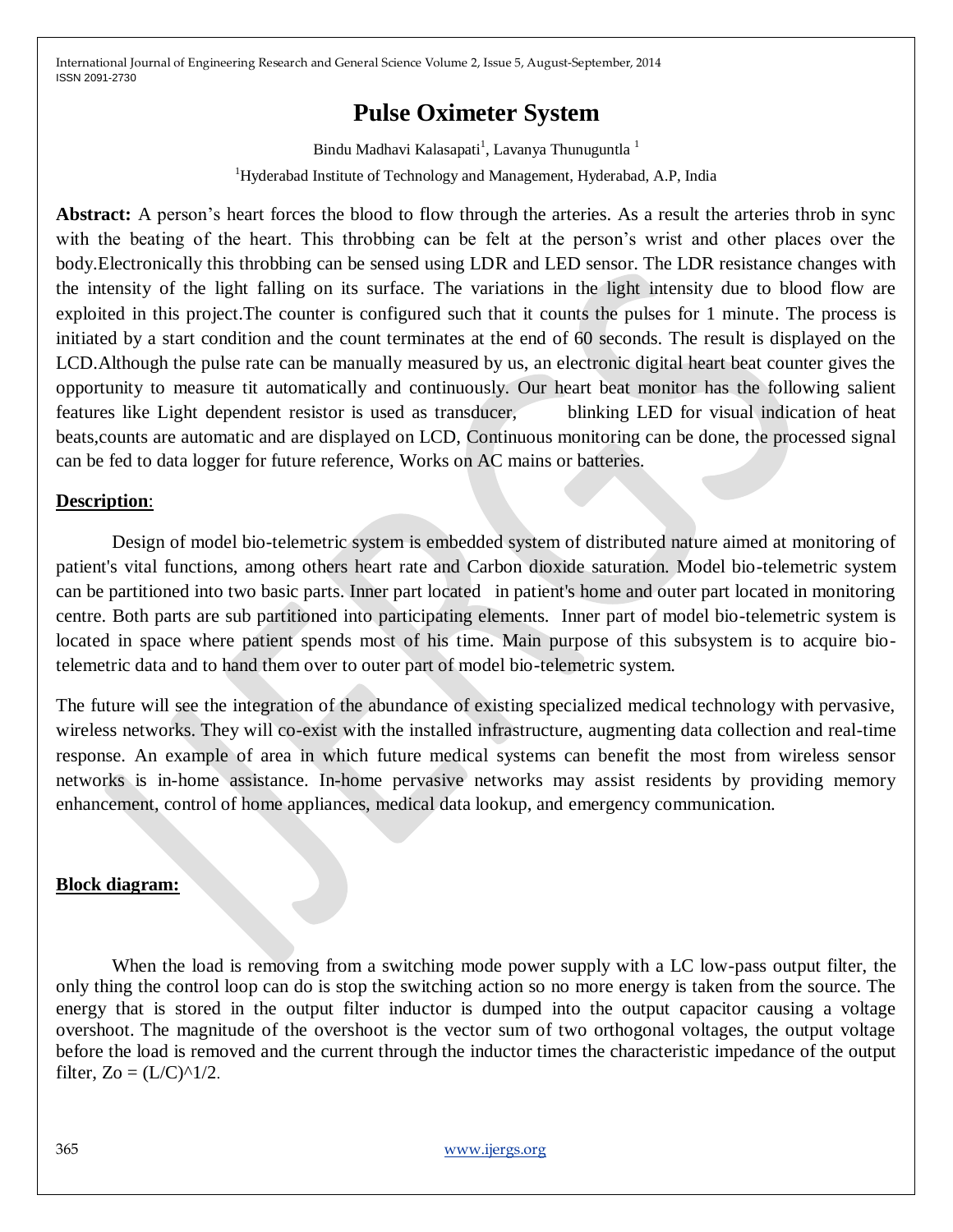

#### **Implementation:**

The principle of pulse oximetry is based on the red and infrared light absorption characteristics of oxygenated and deoxygenated hemoglobin. Oxygenated hemoglobin absorbs more infrared light and allows more red light to pass through. Deoxygenated (or reduced) hemoglobin absorbs more red light and allows more infrared light to pass through. Red light is in the 600-750 nm wavelength light band. Infrared light is in the 850- 1000 nm wavelength light band. he use of pulse oximeters is limited by a number of factors: they are set up to measure oxygenated and deoxygenated haemoglobin, but no provision is made for measurement error in the presence of dyshemoglobin moieties – such as carboxyhemoglobin (COHb) and methemoglobinemia. COHb absorbs red light as well as HbO, and saturation levels are grossly over-represented.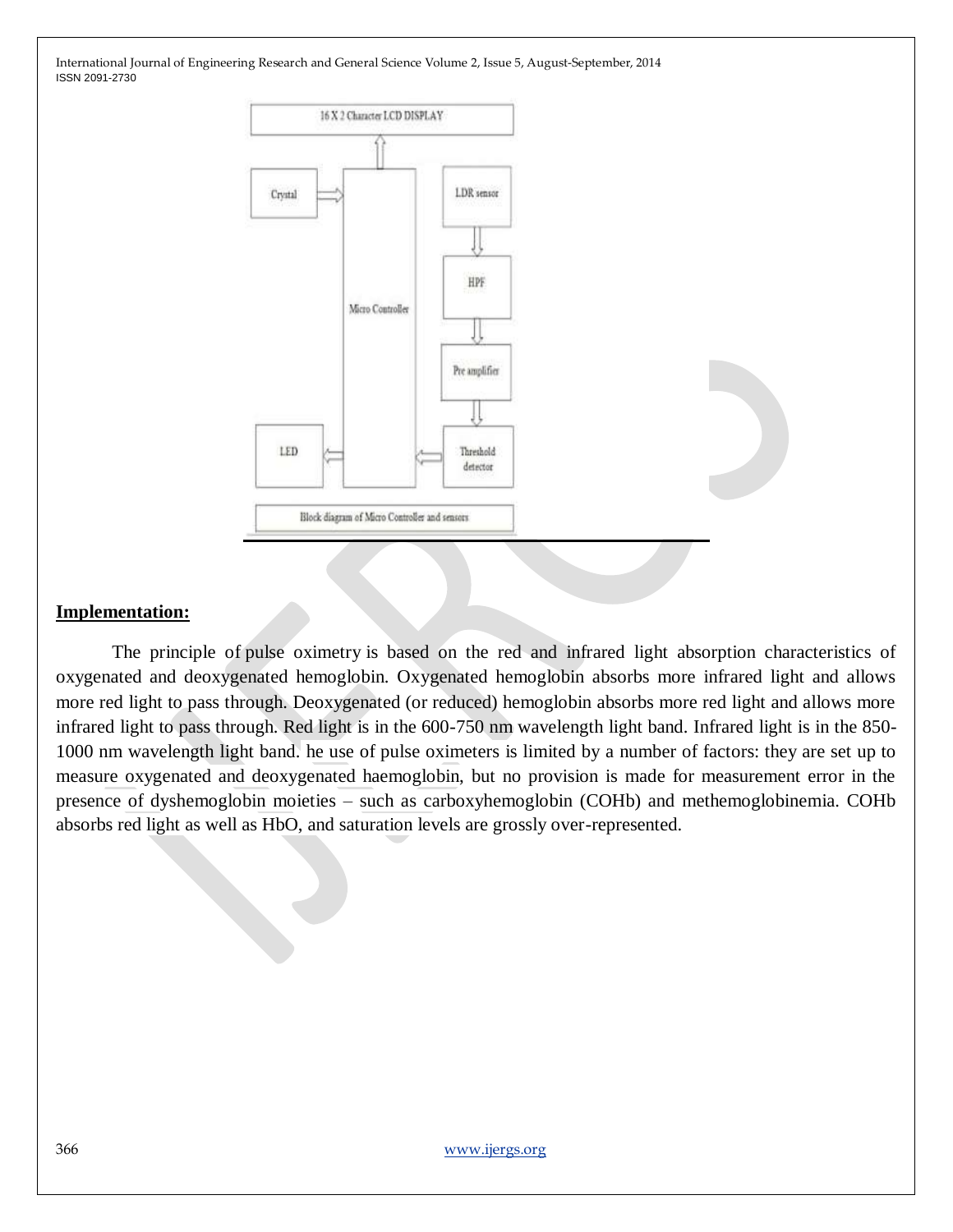

Arterial gas analysis or use of co-oximetery is essential in this situation. Co-oximeters measure reduced haemoglobin, HbO, COHb and methemoglobin. Abnormal movement, such as occurs with agitated patients, will cause interference with SpO<sub>2</sub> measurement. Low blood flow, hypotension, vasoconstriction and hypothermia will reduce the pulsatility of capillary blood, and the pulse-oximeter will under-read or not read at all.

Conversely, increased venous pulsation, such as occurs with tricuspid regurgitation, may be misread by the pulse-oximeter as arterial blood, with a low resultant reading. Finally, it is generally accepted that the percentage saturation is unreliably reported on the steep part of the oxyhemoglobin dissociation curve. While the trend between the  $SaO_2$  (arterial saturation) and  $SpO_2$  appears accurate, the correlation between the two numbers is not. Thus a drop in the  $SpO<sub>2</sub>$  below 90% must be considered a significant clinical event.

#### **Conclusion**

This results in accurate measurement of heart beat and it detects hypoxemia ,which is caused due to deficiency of oxygen content in blood.The P.O. Pro is a wireless solution to every household allowing parents to monitor their child's pulse rate and blood oxygen content. This design will provide this information wirelessly giving flexibility to the parents. The product displays information in a straightforward manner to ease interpretation of the information by the users. This product will be readily available to the general public at retail stores at a competitive price.

The final product will consist of a sensor module, a monitor and an alarm. A watch shaped sensor module which will be placed on the infant's ankle will transmit data to the monitor which can be place within thirty feet from the sensor. This monitor will transmit data to the beeper like alarm that can be carried around by the caretaker provided it is within one hundred feet of the monitor. The alarm will sound if an abnormal level of oxygen or pulse rate is detected or if the battery is low. In addition to infants and toddlers being the primary target, the product is designed in such a way that it can easily be modified to other target age groups.